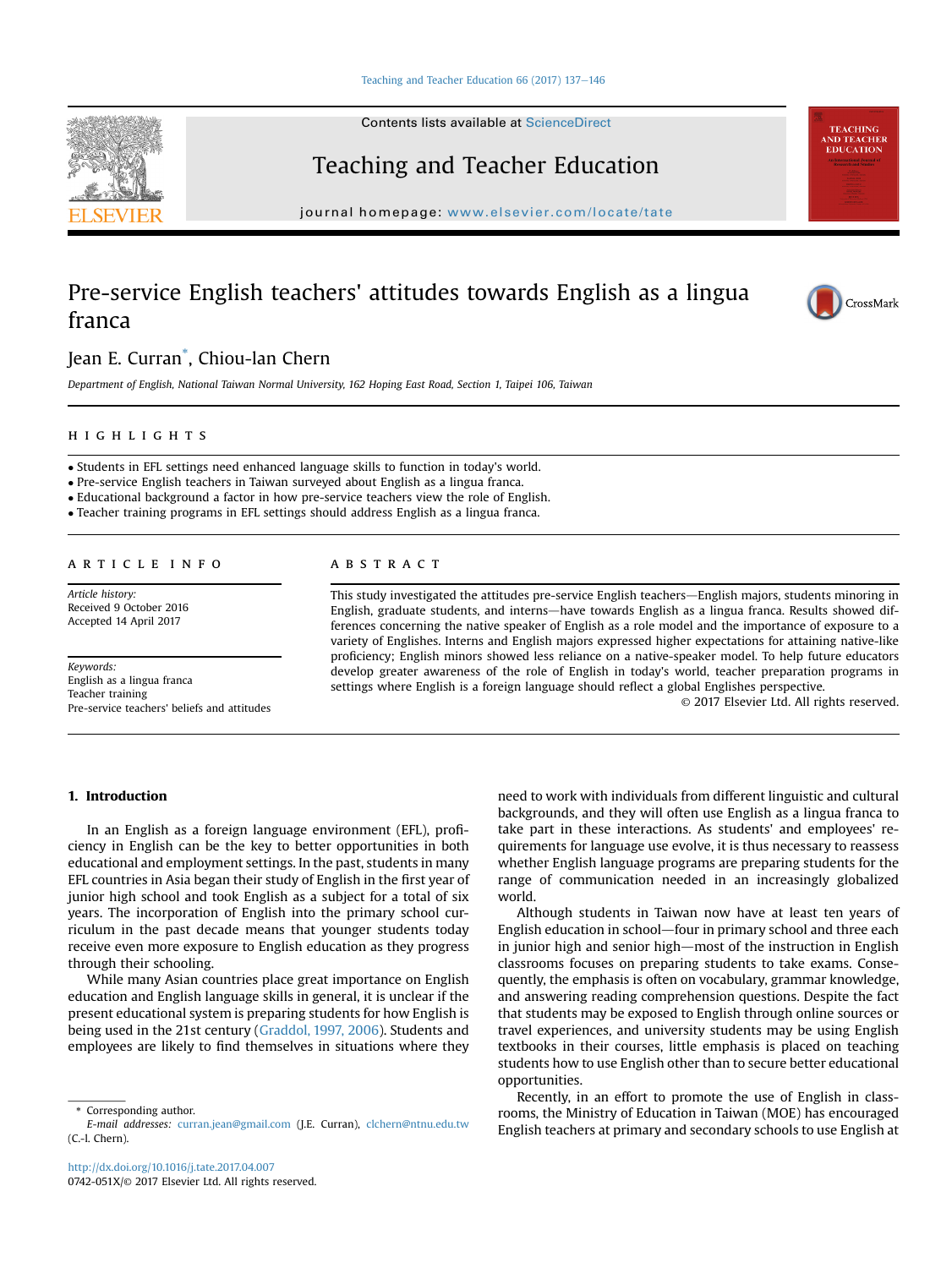least 70% of the time in class. In 2016, the MOE specifically stated that one of its key goals was to enhance students' language skills and their international outlook, thereby increasing young people's global mobility [\(Ministry of Education, 2016](#page--1-0)). Thus, similar to other countries worldwide, Taiwanese English teachers must face the fact that the needs of their students are changing. It is therefore important to explore whether teachers and teacher trainers are aware of these changes and if they are taking steps to prepare their students to use English for communication and not solely to pass exams.

The purpose of the present study was to learn more about the attitudes pre-service English teachers have towards English as a lingua franca (ELF). Because the group of participants was comprised of four different types-English majors, students minoring in English, graduate students, and interns—this study presented an opportunity to assess whether any differences in perceptions about English as a lingua franca were based on participant background. This study sought to answer the following research questions:

- (1) What are the perceptions of different groups of pre-service English teachers regarding principles associated with English as a lingua franca?
- (2) Does academic background or current stage in the teacher training program affect participants' perceptions towards concepts associated with English as a lingua franca?

### 2. Literature review

The need for a language of communication, a lingua franca, for people who do not share the same linguistic background, has existed for thousands of years [\(Haberland, 2011\)](#page--1-0). However, it is only more recently that English has played a role as a lingua franca. English began its spread around the globe as settlers left Britain for colonies in the Americas in the 17th century, and by the 19th century, Great Britain had established colonies around the world ([Graddol, 1997](#page--1-0)). This period of colonization has resulted in a diverse group of individuals who speak English today. One of the earliest classification systems developed to describe the range of English speakers, and one that is often used in English language teaching, is comprised of three categories—English as a native language (ENL), English as a second language (ESL), and English as a foreign language (EFL) ([Kirkpatrick, 2007](#page--1-0)). In an ENL setting, English is the mother tongue of most individuals who live there. ESL settings are usually former colonies of either the U.K. or the U.S., and English is often an official language. In countries classified as EFL, English is more often a subject studied at school. However, the language is rarely used in daily life. This ENL/ESL/EFL model makes the assumption that there is one variety of English spoken in ENL settings. It also assumes that there is a "standard" form of English that those in ESL and EFL contexts should strive to imitate.

[Kachru \(1985\)](#page--1-0) offered an alternative to the previous classification system and introduced the concept of three concentric cir $cles$ —the inner circle, the outer circle, and the expanding circle—to describe how English is used by individuals of different linguistic and cultural backgrounds. The inner circle is used to represent places where English is the primary language of most of the individuals who live there and includes countries such as Australia, Canada, New Zealand, the U.K. and the U.S. The outer circle refers to places where English has also spread as a result of colonization, but in these cases, English is used by individuals who are bilingual or multilingual. In outer circle contexts, such as India, Nigeria, and Singapore, English is often designated an official language and is used for particular purposes such as in government offices or in the educational system. It is also in the outer circle that much of the research in World Englishes has taken place [\(Jenkins, 2006\)](#page--1-0). The remaining circle, or the expanding circle, refers to settings where English is a foreign language, and includes countries such as Japan, Korea, and Taiwan. While the citizens of expanding circle countries do not have a connection to English as either a mother tongue or via colonization, English is viewed as important because it allows for international communication in either speaking or writing ([Breiteneder, 2009; Quirk, 1985; Seidlhofer, 2004\)](#page--1-0).

The appeal of Kachru's model is that it is a more accurate representation of the state of English in the world today [\(Kachru,](#page--1-0) [1990](#page--1-0)). The model recognizes there are many varieties of English, and one variety is not favored over another [\(Kirkpatrick, 2007\)](#page--1-0). Moreover, this model accounts for the cultural diversity that has accompanied greater linguistic diversity ([Kachru, 1990](#page--1-0)). As [Kachru](#page--1-0) [\(1996\)](#page--1-0) has noted in response to a question about why the term World Englishes was used, "the term stresses the WE-ness among the users of English, as opposed to us vs. them (native and nonnative)" (p. 135). Kachru's model also better reflects the range of individuals who use English. It is currently thought that those residing in the expanding circle make up the world's largest number of English speakers ([Jenkins, 2006](#page--1-0)). In 2003, Crystal estimated that there were 320-380 million speakers of English in the inner circle, 300 to 500 million in the outer circle, and 500 million to one billion speakers in the expanding circle. Reasons for the increasing number of English speakers, especially in the expanding circle, has to do with population growth and the fact that English is the language of science, technology, politics, the media, education, and international travel ([Crystal, 2003](#page--1-0)). It is these users of English who reside in the expanding circle, where English is a foreign language, that are making a profound impact on how English is evolving today [\(Seidlhofer, 2005\)](#page--1-0).

The concept of English as a lingua franca wasn't discussed in the literature until the 1980s. It was the seminal publications by [Jenkins](#page--1-0) [\(2000\)](#page--1-0) and [Seidlhofer \(2001\)](#page--1-0) in the early part of this century that served as the stimulus for research in this area [\(Jenkins, Cogo,](#page--1-0)  $\&$ [Dewey, 2011\)](#page--1-0). As the English used by non-native speakers was recognized as worthy of study, there was interest amongst language researchers in describing the features of these interactions and the strategies non-native speakers employ when using English to communicate ([Graddol, 1997](#page--1-0)). The goal of these studies has been to inform teachers and students of how communication using English as a lingua franca might be different from the way English is taught as a foreign language. Researchers have examined phonology, lexis, grammar, pragmatics, and spoken academic ELF ([Jenkins, 2011; Jenkins et al., 2011; Mauranen, 2012; Seidlhofer,](#page--1-0) [2004](#page--1-0)) and thus a number of principles characteristic of an ELF perspective towards English teaching and learning have been identified. In an ELF framework, the native speaker is no longer held up as the standard for students to emulate and be measured against, and all varieties of English are considered to have equal value ([Jenkins, 2006; Jenkins et al., 2011; Mauranen, 2012\)](#page--1-0). While the traditional model of English as a foreign language views learner language that differs from the native-speaker norm as an error, an ELF orientation sees this as part of the natural process of language learning, and learners are not made to feel that the local variety of English should be avoided [\(Jenkins, 2006; Jenkins et al., 2011\)](#page--1-0). In addition, code-switching is perceived as a useful technique for the language learner as a way to compensate for new language that is still in the process of being learned ([Jenkins et al., 2011\)](#page--1-0). Researchers have also sought to identify which lexical and grammatical features of ELF communication may not be native-like, but do not present difficulties for interlocutors ([Seidlhofer, 2004\)](#page--1-0). Repetition, paraphrasing, and an avoidance of idiomatic language have been identified as useful strategies for users of ELF to make